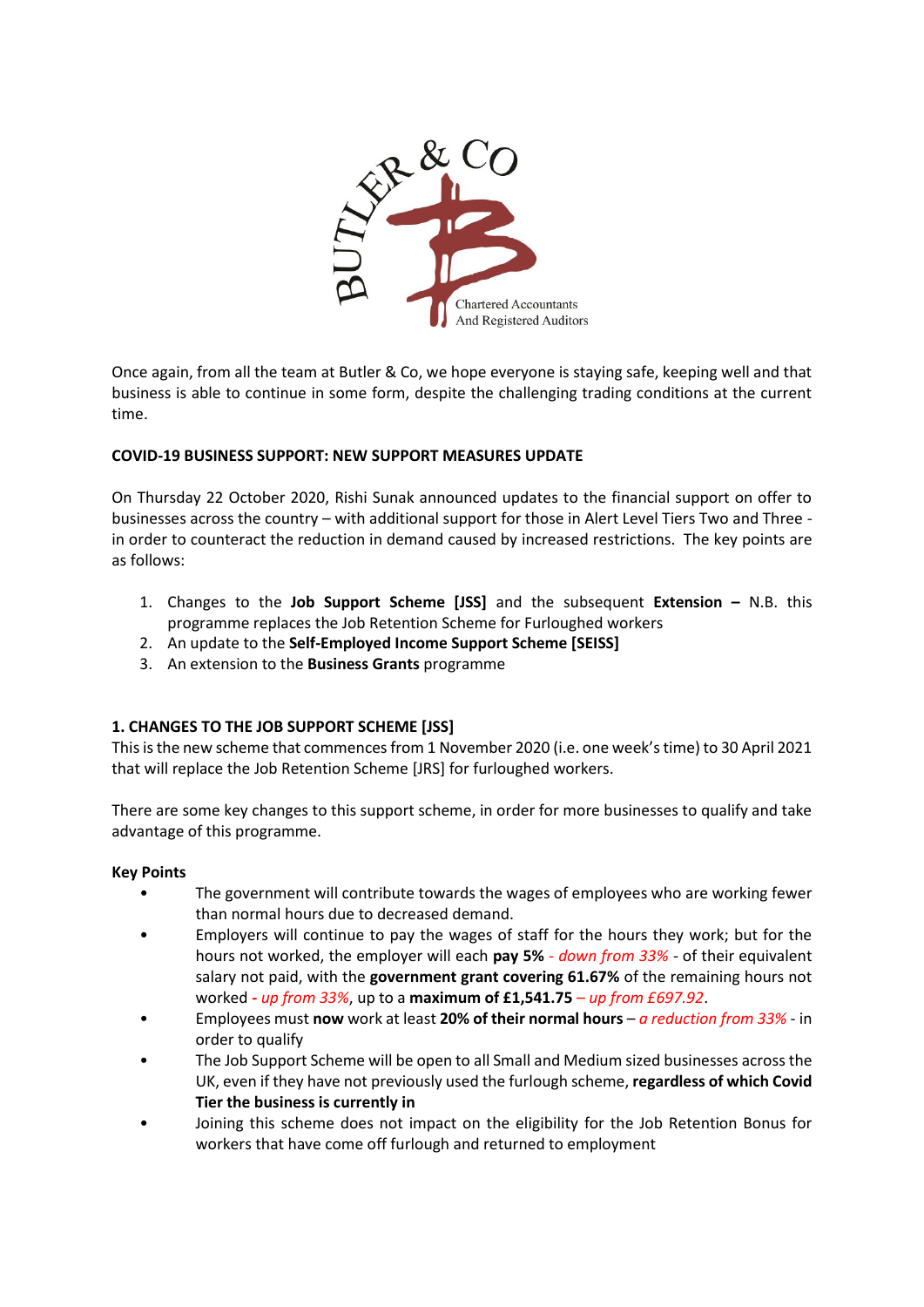Claims will be made retrospectively, with the portal for processing not opening until December per latest HMRC communications. Full details of the workings are yet to be made completely clear, but below is an approximate example:

**Approximate Example:** A worker, prior to the Covid-19 pandemic, receives a salary of £1,100 a month. When they return off furlough, the employee works 20% of their usual hours. They would be entitled to receive £220 normal pay plus £44 extra from their employer (5% of remaining unworked hours - £880 x 0.05), and £542.70 from the government (61.67% of hours not worked = £880 x 0.6167). Their take home pay would therefore be **£806.70**, while the cost to the business would be **£264 + EMP NIC + Pension Contributions**.

# **1A. CHANGES TO THE EXTENSION TO THE JOB SUPPORT SCHEME**

Alongside the Job Support Scheme, there have been changes to the Extension for those businesses whose premises have been legally required to close as a direct result of coronavirus restrictions, i.e. those in Tier Three areas.

# **Key Points**

- Businesses will receive grants towards the wages of employees who have been instructed to, and subsequently cease work and operations. Voluntarily closures are **not** covered.
- The government will pay two thirds of employees' usual wages (67%), up to a **maximum of £2,100 per month.**
- Businesses will **now no longer** need to cover (1) Employer National Insurance and (2) Pension contributions – *this will now be met as part of the Government Grant*.
- The Extension to the Job Support Scheme will be open to all small and medium sized businesses across the UK, including those that have not previously used the furlough scheme
- The scheme will run from 1 November 2020 to 30 April 2021 but will be reviewed in January 2021.
- Joining this scheme does not impact on the eligibility for the Job Retention Bonus for workers that have come off furlough and returned to employment

**NOTES:** Full details of how to apply will follow in due course – the government is still to publish these at the present time. It is understood a portal will be available for claims in the same way as the furlough scheme operated, and this will begin processing claims in early December 2020. HMRC will be adding extra checks to this support scheme, so employers need to make sure they comply with the eligibility criteria before making JSS claims.

# **2. CHANGES TO THE SELF EMPLOYMENT INCOME SUPPORT SCHEME [SEISS]**

The Self Employment Income Support Scheme had been extended for a third time, for those who met the qualification criteria and received payments in May and/or in August. A further taxable grant will be provided to those who are continuing to actively trade but are now facing reduced demand. The initial lump sum will cover three months' worth of average profits for the period from 1 November to the end of 31 January next year. This is worth **40%** - *an increase from 20%* - of average monthly profits [previously 80% and 70%], up to a total capped amount of **£3,750** *– up from £1,875*. This increase is regardless of which Tier an individual business is in at the time of the claim. The application date will be announced in due course.

An additional final grant  $-$  the fourth in total, which may be adjusted to respond to changing circumstances - will be available for self-employed individuals to cover the period from February to 30 April 2021, but the government will announce the full terms and conditions in relation to this payment closer to the time; and it is expected that this will remain at 20%.